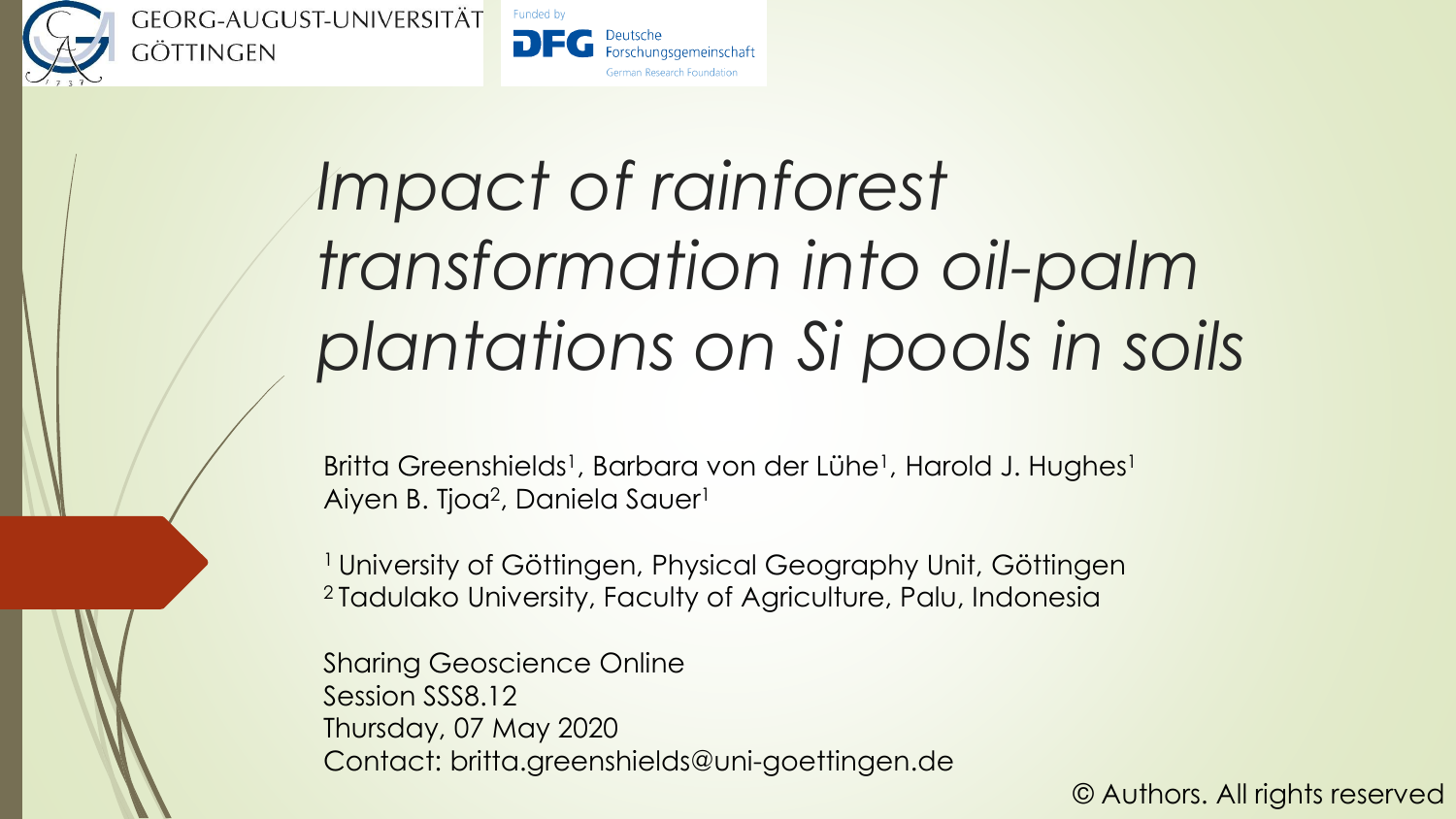#### Silicon (Si) & Oil palms: 2

- High loss of lowland rainforest due to rapid expansion of oil-palm monocultures
- Oil palms: Si accumulators [1]
	- $\rightarrow$  Si uptake through soil solution [2]
	- $\rightarrow$  Silica precipitation in biomass[3]
- Silicon (Si): beneficial to plant's health
	- (I) mitigating biotic and abiotic stresses [2,4]
	- (II) sustaining a high crop yield [1,2,4]

"Quantifying Si pools and fluxes under oil-palm plantations may contribute to a better understanding of Si-cycling after landuse transformation. This knowledge may be incorporated into oil-palm management practices to reduce environmental impacts for the long-term."

[1] Munevar and Romero, Expl. Agric. (2014) 1. [2] Liang et al. Silicon in agriculture: From theory to practice. Springer, 2015. [3] Clymans et al., Ecology, 97 (2016) 3044-3057

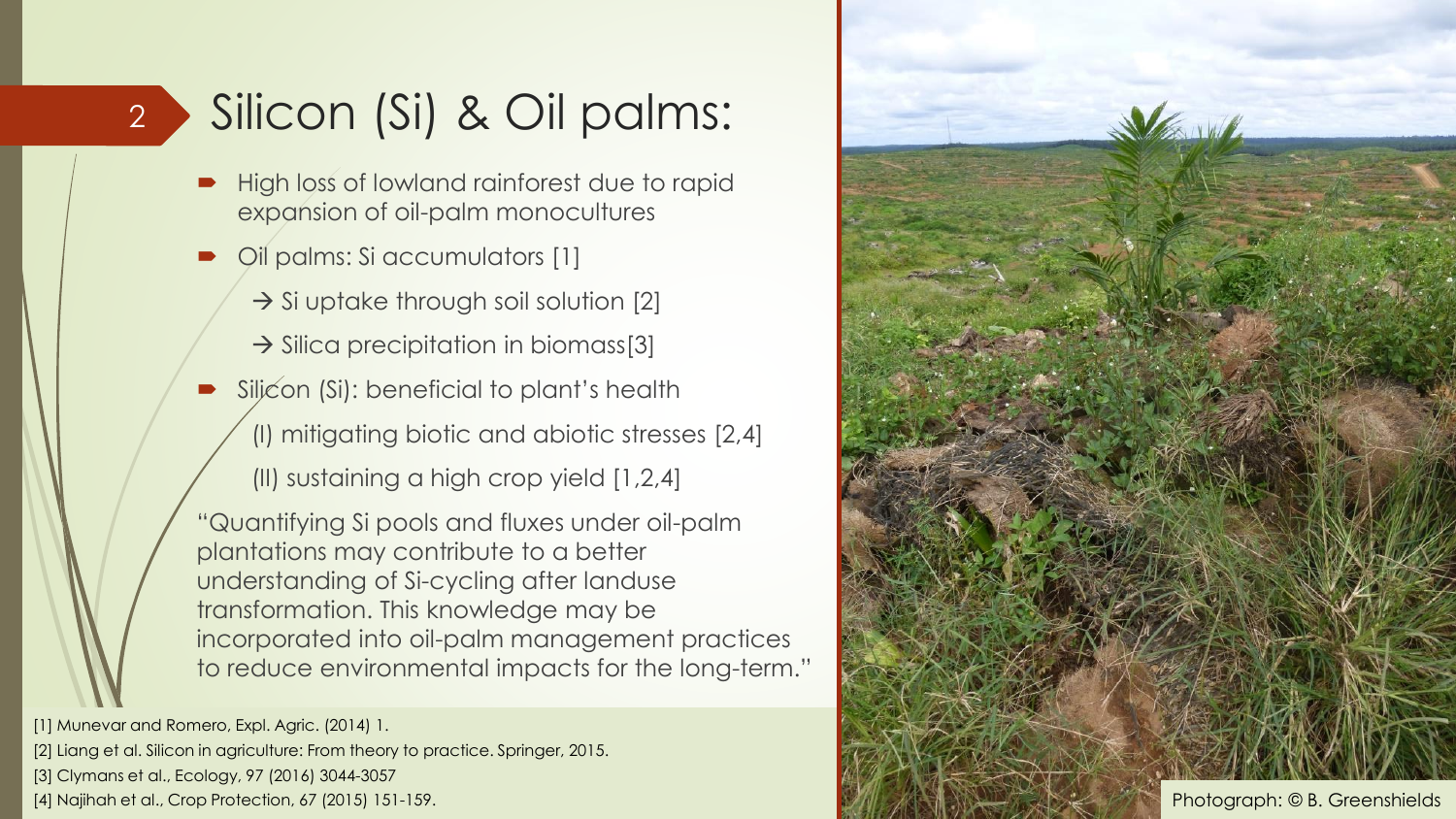### Study Area & **Fieldwork**

#### **Study area:**

3

- Jambi Province, Sumatra, **Indonesia**
- Humid-tropical climate:
	- $\blacktriangleright$  Ø temperature: ~ 27 ° C
	- $\bullet$  Ø rainfall: ~ 2200 mm/y
	- rainy season October April dry season May – September
- **Acrisols**

### **Sampling design:**

- Soil profiles: 1 x 1 x 1 m  $n = 6$ , rainforest  $n = 8$ , oil palm
	- horizon-wise sampling

Reference: Project Map © K. Darras Photographs: © B. Greenshields

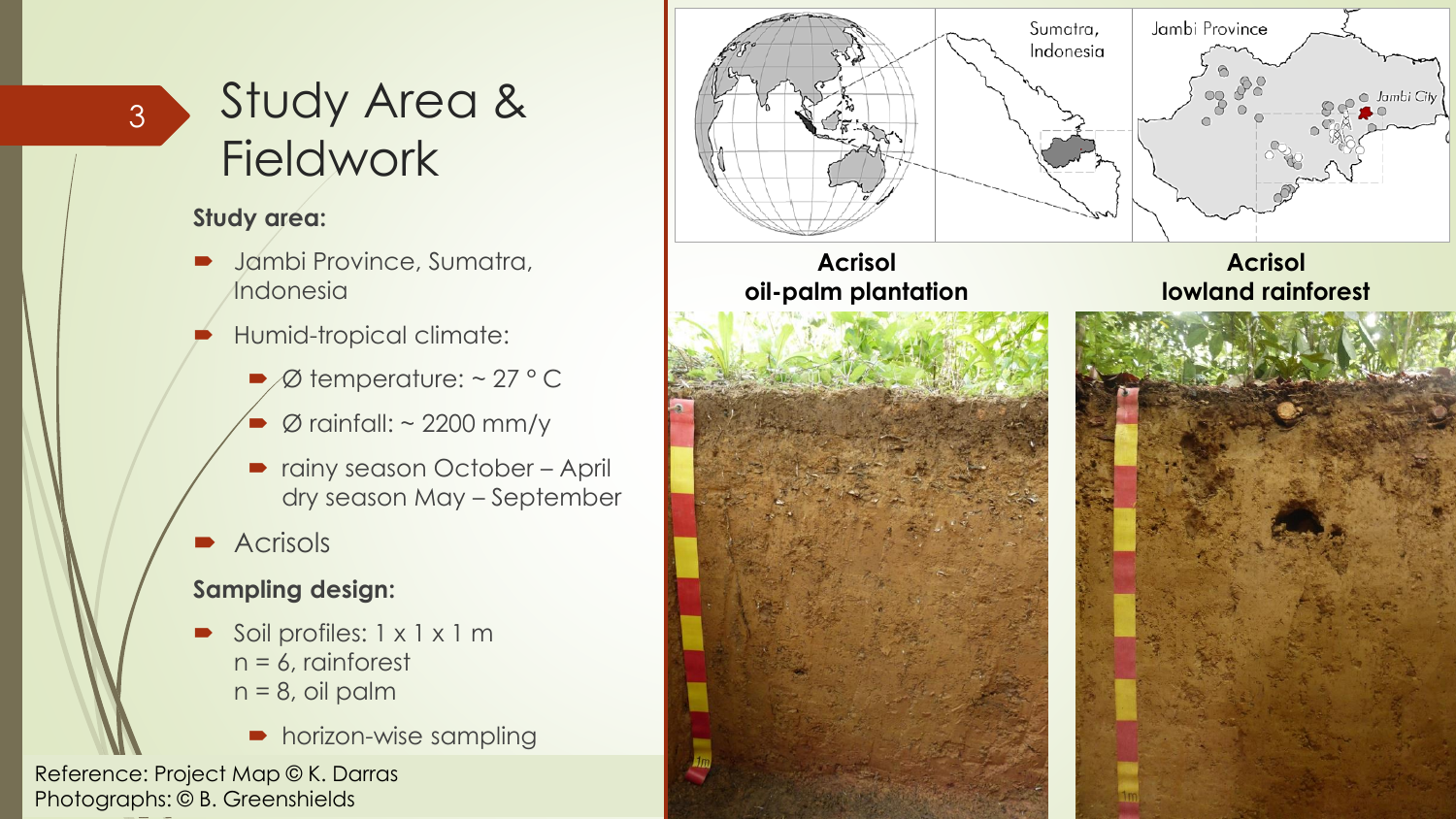## Research objective – to the following hypothesis:

4

"*Oil palms are Si accumulators. Thus they deplete Si pools – mobile Si (Si<sub>M</sub>), adsorbed Si (Si<sub>Ad</sub>), Si bound in organic matter (Siorg) and Si occluded in pedogenic oxides (Siocc) – in Acrisols."*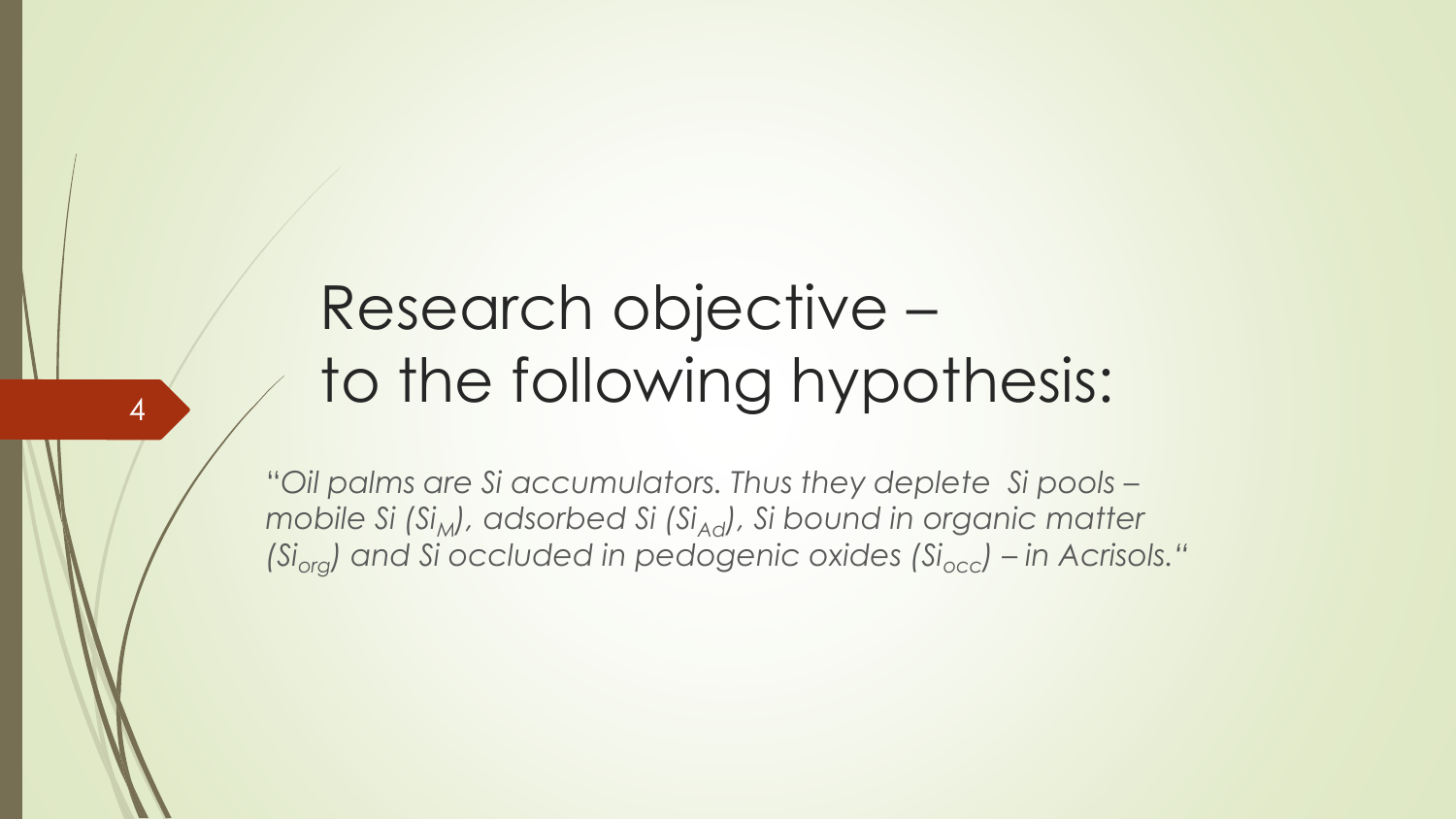### <sup>5</sup> Result 1:

- organic Si stock (Ah E horizon) is decreased in Acrisols under oil-palm plantations
- Topsoil erosion as main process of organic Si stock losses



Figures © Greenshields et al. (2020), unpublished; Observations based on fieldwork data (2018).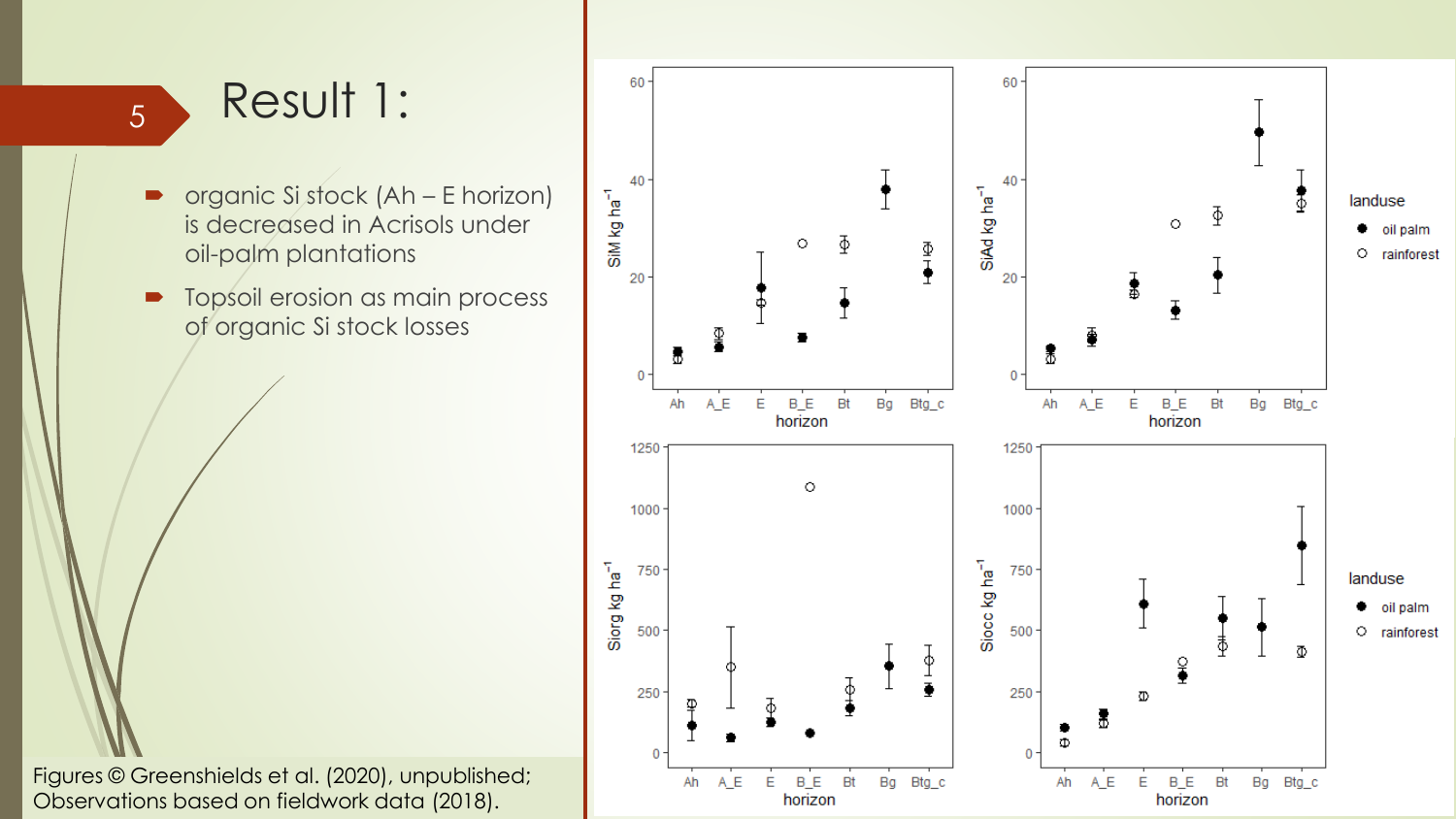## Results 2:

6

- $S_{\mathsf{I}_\mathsf{M}}$  vs.  $\mathrm{Si}_\mathsf{Ad}$  ;  $\mathrm{Si}_\mathsf{M}$  vs.  $\mathrm{Si}_\mathsf{occ}$  and  $Si<sub>Ad</sub>$  ys.  $Si<sub>occ</sub>$  show interdependencies in soils under rainforest, but are less related to each other in soils under oil-palm plantations.
- Pearson's correlation: R² > 0.8 in Acrisols under rainforest
- Rainforest transformation into oil-palm plantations disturbs quantities and natural distribution of Si stocks in **Acrisols**

Figures © Greenshields et al. (2020), unpublished

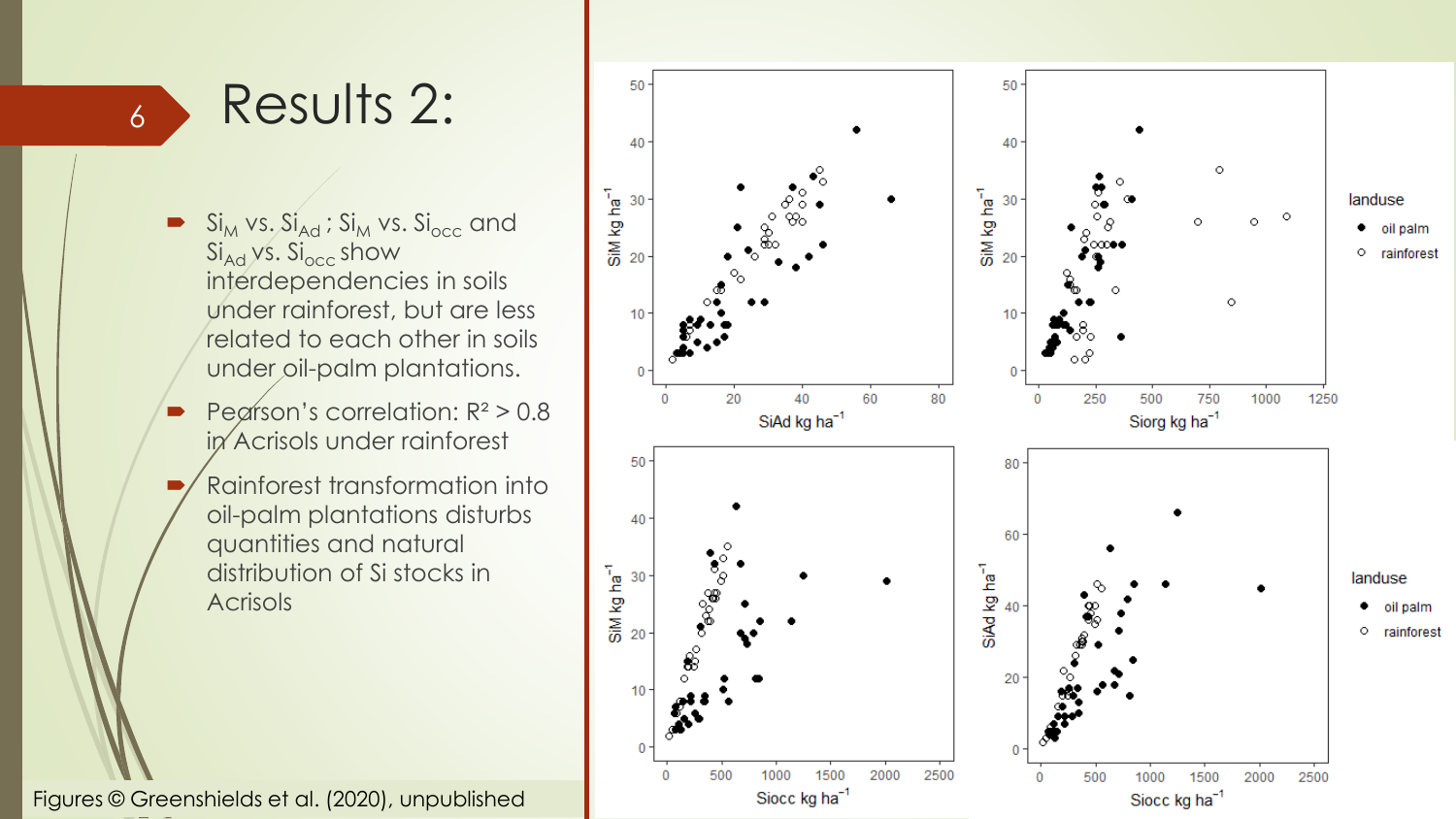## Preliminary conclusions and outlook

7

- Rainforest transformation into oil-palm plantations only seems to decrease the organic soil Si stock within a 1 m soil profile
- Stocks of mobile Si, adsorbed Si and Si occluded in pedogenic oxides are not decreased under oil-palm monocultures in soil profiles analyzed so far
- mobile Si, adsorbed Si and Si occluded in pedogenic oxides show a strong  $\varphi$ orrelation (R<sup>2</sup> > 0.8) in Acrisols under rainforest
	- Silicon dynamics seem to be controlled more directly by soil-forming processes (illuvial accumulation of clay) than by land-use change
- Land-use transformation to oil-palm plantations may disturb dynamics between Si stocks
	- similar trends between Si stocks are seen but with a higher variability in oil-palm plantations
- Research is currently on-going by further investigating the effect of landscape position on Si stocks in soils and characterizing the biogenic Si stock